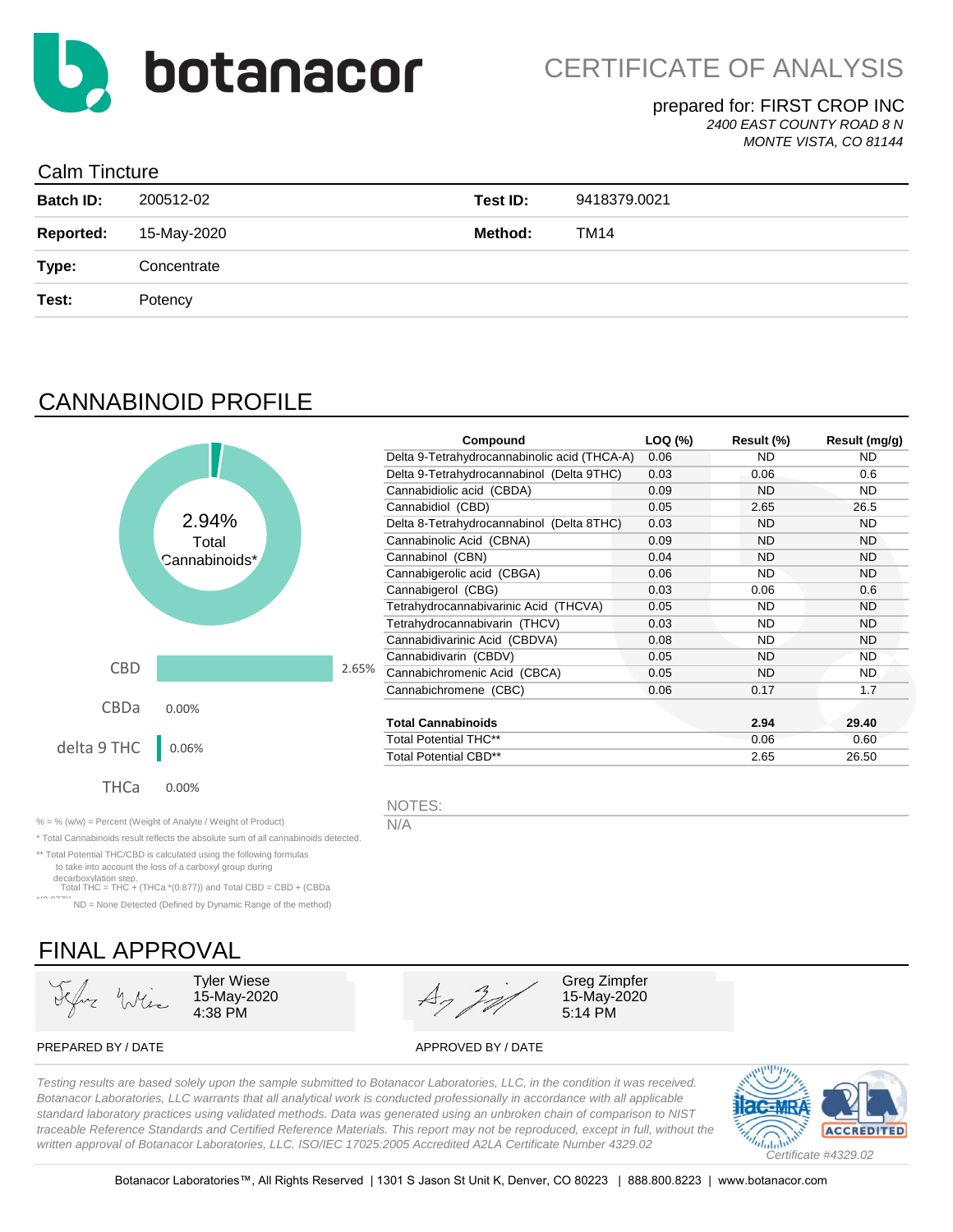

## prepared for: FIRST CROP INC

*2400 EAST COUNTY ROAD 8 N MONTE VISTA, CO 81144*

### Calm Tincture

| _ _ _ _ _ _ _ _ _ _ _ _ _ |                 |          |              |
|---------------------------|-----------------|----------|--------------|
| <b>Batch ID:</b>          | 200512-02       | Test ID: | 1677412.0017 |
| <b>Reported:</b>          | 15-May-2020     | Method:  | TM10         |
| Type:                     | Concentrate     |          |              |
| Test:                     | <b>Terpenes</b> |          |              |
|                           |                 |          |              |

## TERPENE PROFILE



### PREPARED BY / DATE APPROVED BY / DATE

*Testing results are based solely upon the sample submitted to Botanacor Laboratories, LLC. Botanacor Laboratories, LLC warrants that all analytical work is conducted professionally in accordance with all applicable standard laboratory practices using validated methods. Data was generated using an unbroken chain of comparison to NIST traceable Reference Standards and Certified Reference Materials. This report may not be reproduced, except in full, without the written approval of Botanacor Laboratories, LLC. ISO/IEC 17025:2005 Accredited A2LA Certificate Number 4329.02*